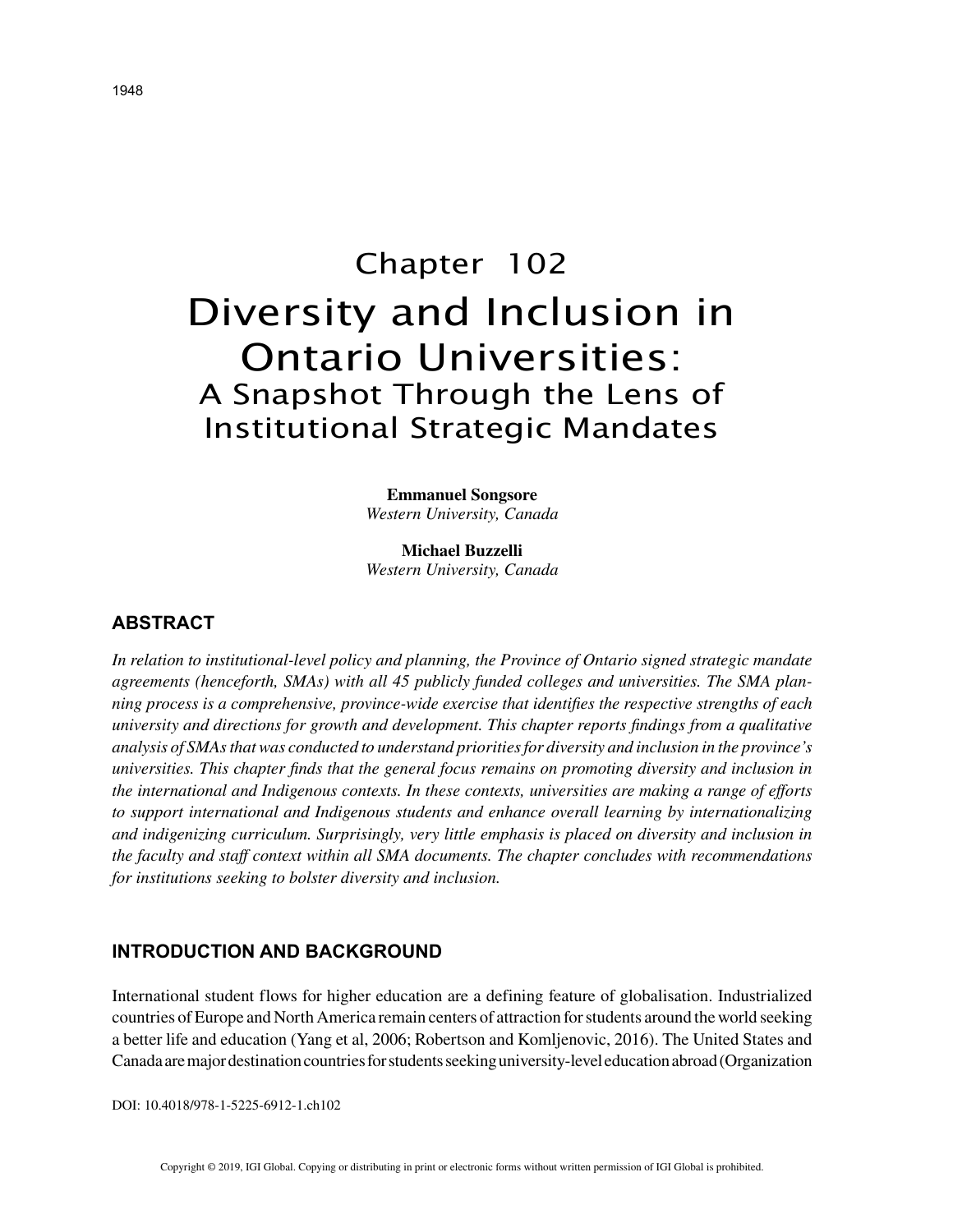for Economic Co-operation and Development, 2016). The Canadian Bureau for International Education (2016) estimates that there are approximately 353,000 international students studying at all levels in Canada. At the university level, Canada continues to experience substantial growth rates in international student enrollments. From 2004/2005 to 2013/2014, the number of international students in Canadian universities almost doubled, rising from an enrollment of 66,000 to 124,000 (Statistics Canada, 2016).

While the growth of international student populations has resulted in more diverse campuses across Canada, Coleman (2017, p. 121) has cautioned that "simply creating a more diverse campus is not enough—even if that campus was created through hard work and strategic recruitment". The emergence of diverse campuses necessitates teaching, learning, research, support services and programs that foster inclusivity and cater to the needs of diverse students. According to Hall (2010), inclusion in higher education should create a sense of acceptance, value, belonging and connection to the greater community. Ramsay et al (2009) found that first-year international students in an Australian university experienced challenges understanding lectures due to the speed and vocabulary of the teaching. Similarly, Robertson et al (2000) found that the unsatisfactory participation of international students in class was linked to language barriers and anxiety. In a comparison of international and domestic students, Rajapaka and Dundes (2002) discovered that the former struggled with integration due to homesickness and loneliness. These examples are but a few of the many challenges faced by students who choose to study abroad and justify the need for interventions that promote inclusion and create better learning environments.

International students are not the only group who can benefit from inclusive learning environments. Research suggests that inclusivity is critical to the success of Indigenous students as well. As Milne et al (2015) have noted, the wellbeing of Indigenous peoples in countries such as Australia, New Zealand (NZ) and Canada have been and continue to be negatively impacted by their experiences of colonization. In addition to areas such as health, these challenges manifest themselves in education as well. For example, it is estimated that only 9.8% of Indigenous people in Canada have completed a university degree relative to 28% of non-Aboriginals (Universities Canada, 2015). Some factors identified as responsible for lower educational attainment among Indigenous students include, but are not limited to: "inadequate financial resources, poor academic preparation, lack of self-confidence and motivation, absence of role models who have post-secondary education experience, lack of understanding of Aboriginal culture on campus, and racism on campus" (see Restoule et al, 2013, p. 1). It is widely recognized that diverse and inclusive campuses do not only benefit international and Indigenous students. Diversity on campuses also benefits domestic students by exposing them to alternative cultures and presenting opportunities to learn how to interact with people from different backgrounds (Mamiseishvili, 2012). With increasing globalization, it is essential that university graduates develop skills such as cross-cultural competency (Gorelova, 2014).

Within Canada, the province of Ontario attracts a significant number of international students (Canadian Bureau for International Education, 2017). According to the 2006 census (Statistics Canada, 2017), Ontario also has the highest population of Indigenous peoples in Canada. The Province is an excellent case for the analysis of successes and tensions in diversity and inclusion within its educational institutions. In relation to institutional-level policy and planning, the Province of Ontario signed Strategic Mandate Agreements (henceforth, SMA) with all 45 publicly funded colleges and universities (Ministry of Advanced Education and Skills Development, 2014). Our focus is on the Province's 20 universities. The SMA process is a comprehensive, Province-wide planning exercise that identifies the respective strengths of each university and directions for growth and development (Ontario, 2017). We peer through